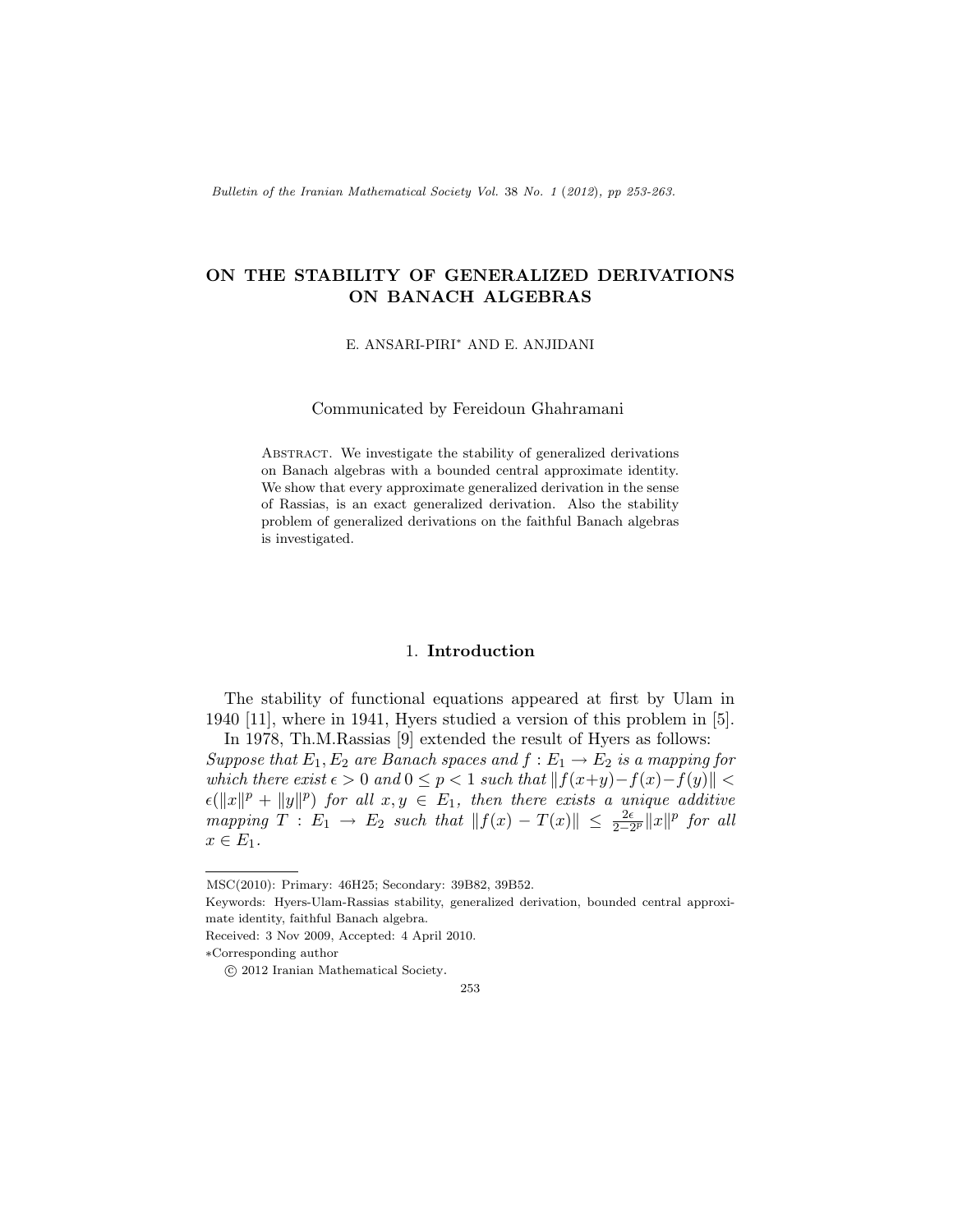Gavruta [\[4\]](#page-10-3) generalized the theorem of Rassias as follows: Let G be an abelian group and E be a Banach space. Denote by  $\phi$ :  $G \times G \rightarrow [0, \infty)$  a function such that

$$
\widetilde{\phi}(x,y):=\frac{1}{2}\sum_{k=0}^{\infty}2^{-k}\phi(2^kx,2^ky)<\infty
$$

for all  $x, y \in G$ . Suppose that  $f : G \to E$  is a mapping satisfying

$$
||f(x + y) - f(x) - f(y)|| \le \phi(x, y)
$$

for all  $x, y \in G$ . Then there exists a unique additive mapping  $T : G \to E$ such that  $||f(x) - T(x)|| \le \phi(x, x)$  for all  $x \in G$ .

Since then, several stability problems of various functional equations have been investigated by many mathematicians (see [\[2,](#page-10-4) [10\]](#page-10-5)).

In this paper, we consider the stability of generalized derivations. Park in [\[7\]](#page-10-6) and [\[8\]](#page-10-7) has studied the stability of derivations. Moslehian in [\[6\]](#page-10-8), extended the results of [\[7\]](#page-10-6) to generalized derivations from unital Banach algebra A to a unit linked Banach A-bimodule. In the present paper, we prove the generalized Hyers-Ulam-Rassias stability of generalized derivations on Banach algebras which have a bounded central approximate identity. In particular, we show that every approximate generalized derivation in the sense of Rassias, is an exact generalized derivation (Theorem [2.3,](#page-5-0) Corollary [2.4\)](#page-6-0).

Also we investigate the stability problem of generalized derivations on the faithful Banach algebras.

Let A be a Banach algebra and M be a Banach A-bimodule. A linear mapping  $\mu : A \to M$  is called a generalized derivation if there exists a derivation  $\delta : A \to M$  such that  $\mu(ab) = a\mu(b) + \delta(a)b$  for all  $a, b \in A$ . For example, for fixed arbitrary elements  $x, y \in M$ , the mapping  $\mu_{x,y}(a) = xa - ay$  is a generalized derivation (it is called the inner generalized derivation).

We recall that an approximate identity  $(e_{\lambda})_{\lambda \in \Lambda}$  in Banach algebra A is central if  $\{e_{\lambda} : \lambda \in \Lambda\} \subseteq Z(A)$ . [\[3\]](#page-10-9)

Also Banach algebra  $A$  is called left faithful (right faithful), if

$$
\{a \in A : aA = 0\} = 0 \quad (\{a \in A : Aa = 0\} = 0).
$$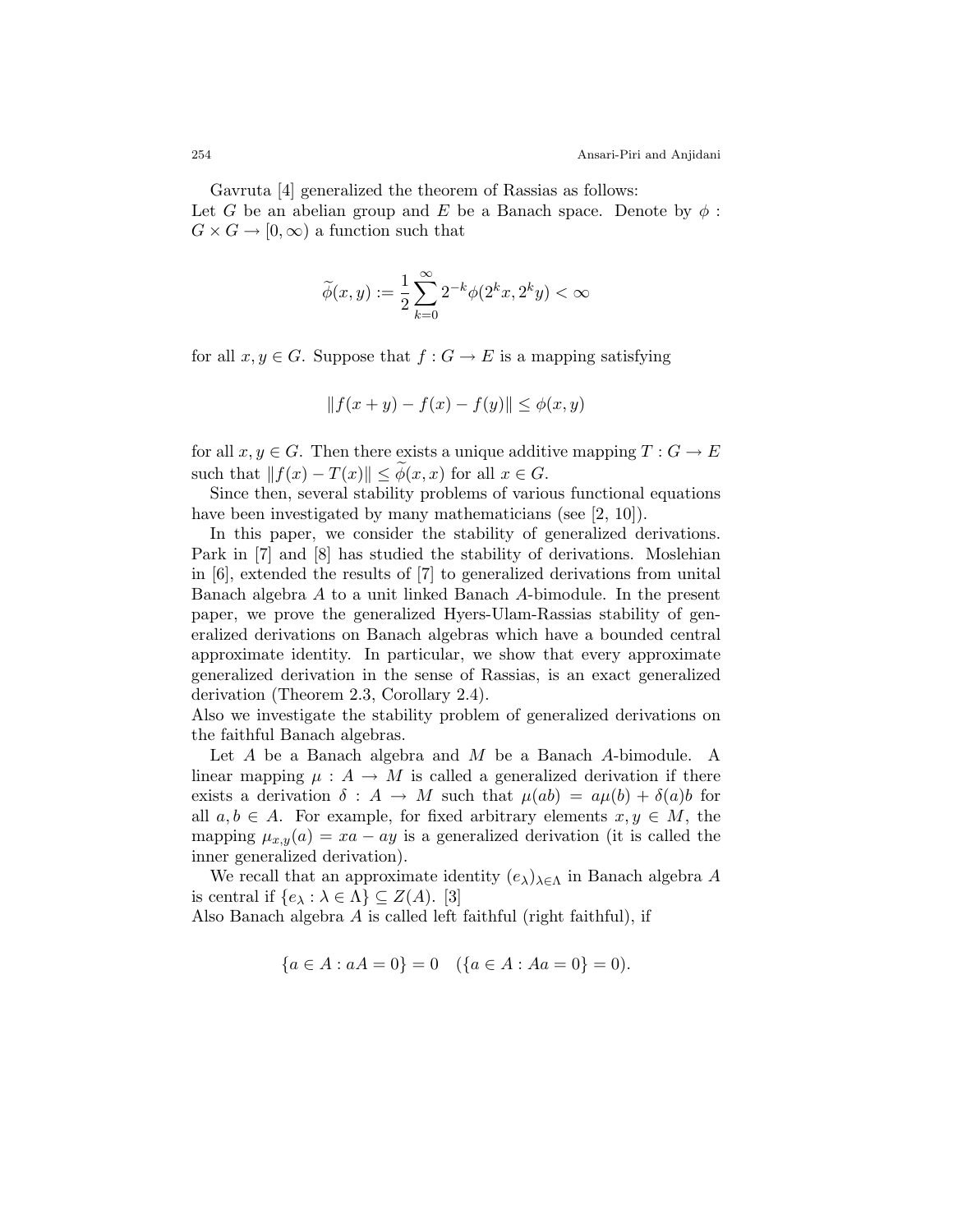## 2. The stability of generalized derivations on Banach algebras with a bounded central approximate identity

In this section, we suppose that  $A$  is a Banach algebra with a bounded left approximate identity  $(e_{\lambda})_{\lambda \in \Lambda}$  and M is a Banach A-bimodule such that  $e_\lambda m = me_\lambda$  for all  $m \in M$  and  $\lambda \in \Lambda$ . Moreover,  $e_\lambda m - m \to 0$  in M for all  $m \in M$ . Our final result of the section appears in Corollary [2.4,](#page-6-0) but at first we prove a generalized version of Hyers-Ulam-Rassias stability problem on generalized derivations from A to M.

<span id="page-2-1"></span>Lemma 2.1. Let A be a Banach algebra, M be a Banach A-bimodule and  $(e_{\lambda})_{\lambda \in \Lambda}$  be a bounded net in A such that  $me_{\lambda} \to m$  for all  $m \in M$ . Let also  $(b_n)$  be a sequence in M such that  $\lim_{n\to\infty}(b_nx)=0$  uniformly on bounded subsets of A. Then  $\lim_{n\to\infty} b_n = 0$ .

*Proof.* Let  $\epsilon > 0$ . Since  $(e_{\lambda})_{\lambda \in \Lambda}$  is bounded,  $\lim_{n \to \infty} (b_n x) = 0$  uniformly on  $\{e_{\lambda} : \lambda \in \Lambda\}$ . Then there exists  $N \in \mathbb{N}$  such that  $||b_n e_{\lambda}|| < \frac{\epsilon}{2}$  $rac{\epsilon}{2}$  for all  $n \geq N$  and all  $\lambda \in \Lambda$ .

Fix  $n \geq N$ . There is  $\lambda_n \in \Lambda$  such that  $||b_n - b_n e_{\lambda_n}|| < \frac{\epsilon}{2}$  $\frac{\epsilon}{2}$ . Hence we have

<span id="page-2-3"></span>
$$
||b_n|| \le ||b_n - b_n e_{\lambda_n}|| + ||b_n e_{\lambda_n}|| < \epsilon.
$$

Therefore,  $\lim_{n\to\infty} b_n = 0$ .

<span id="page-2-2"></span>**Theorem 2.2.** Suppose  $f : A \rightarrow M$  is a mapping with  $f(0) = 0$  and  $\phi: A \times A \times A \times A \rightarrow [0, \infty)$  is a function such that

(2.1) 
$$
\lim_{n \to \infty} 2^{-n} \phi(2^n a, 2^n b, 2^n c, 2^n d) = 0
$$

for all  $a, b, c, d \in A$ , where the convergence is uniformly on  $\{0\} \times \{0\} \times$  ${c_0} \times E$  for every  $c_0 \in A$  and every bounded subset E of A. We also suppose

<span id="page-2-4"></span>(2.2) 
$$
\widetilde{\phi}(a) := \frac{1}{2} \sum_{n=0}^{\infty} 2^{-n} \phi(2^n a, 2^n a, 0, 0)
$$

converges uniformly on every bounded subset of A. Moreover, we assume the existence of a map  $g : A \to M$  such that

<span id="page-2-0"></span>
$$
(2.3) \| f(\lambda a + \lambda b + cd) - \lambda f(a) - \lambda f(b) - cf(d) - g(c)d \| \le \phi(a, b, c, d)
$$

$$
\overline{}
$$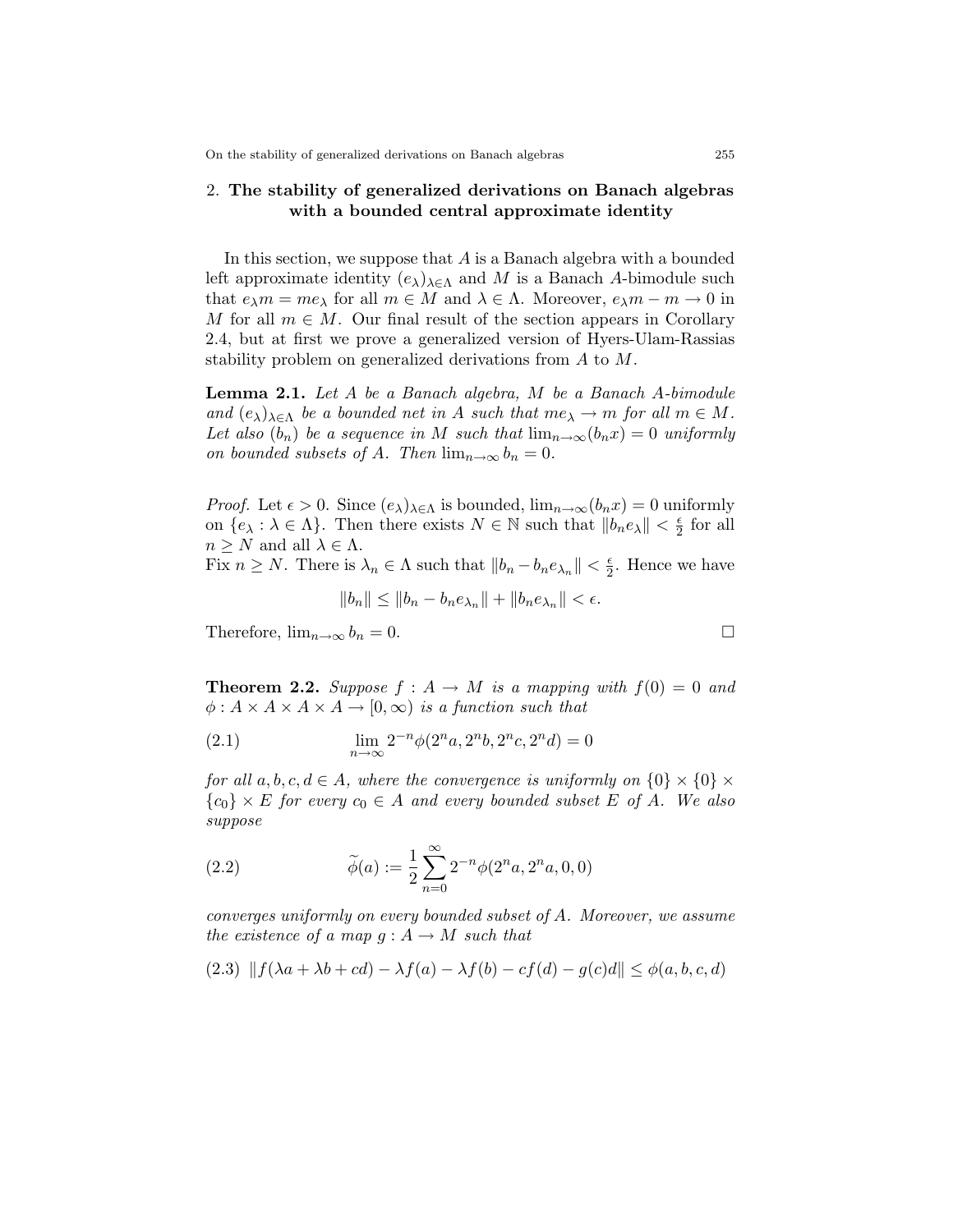for all  $\lambda \in T = {\lambda \in \mathbb{C} : |\lambda| = 1}$  and  $a, b, c, d \in A$ . Then there exists a unique generalized derivation  $\mu : A \rightarrow M$  such that

(2.4) 
$$
||f(a) - \mu(a)|| \le \phi(a)
$$

for all  $a \in A$ .

*Proof.* Put  $c = d = 0$  and  $b = a$  and  $\lambda = 1$  in [\(2.3\)](#page-2-0) to get

<span id="page-3-3"></span><span id="page-3-0"></span>
$$
||f(2a) - 2f(a)|| \le \phi(a, a, 0, 0)
$$

for all  $a \in A$ . One can use the induction on n to show that

(2.5) 
$$
\left\| \frac{f(2^n a)}{2^n} - f(a) \right\| \le \frac{1}{2} \sum_{k=0}^{n-1} 2^{-k} \phi(2^k a, 2^k a, 0, 0)
$$

for all  $n \in \mathbb{N}$  and all  $a \in A$ . Replacing a by  $2^m a$  in [\(2.5\)](#page-3-0), we get

<span id="page-3-1"></span>(2.6) 
$$
\left\| \frac{f(2^{n+m}a)}{2^{n+m}} - \frac{f(2^m a)}{2^m} \right\| \leq \frac{1}{2} \sum_{k=m}^{n+m-1} 2^{-k} \phi(2^k a, 2^k a, 0, 0)
$$

for all  $n, m \in \mathbb{N}$  and all  $a \in A$ .

Let E be a bounded subset of A. Since  $\sum_{n=0}^{\infty} 2^{-n-1} \phi(2^n a, 2^n a, 0, 0)$ converges uniformly on  $E$ , the inequality  $(2.6)$  implies that the sequence  $(\frac{f(2^n a)}{2^n})$  is uniformly Cauchy on E. It follows that this sequence converges uniformly on  $E$ , since  $M$  is complete. Set

<span id="page-3-2"></span>(2.7) 
$$
\mu(a) := \lim_{n \to \infty} \frac{f(2^n a)}{2^n}.
$$

By a similar method to the proof of [\[6,](#page-10-8) Theorem 2.1], one can easily show that  $\mu$  is linear. It follows from [\(2.5\)](#page-3-0) that  $\|\mu(a) - f(a)\| \leq \phi(a)$ for all  $a \in A$ .

Now we prove that  $\mu$  is a generalized derivation. Let  $a = b = 0$  and replace c, d by  $2^n c$ ,  $2^n d$ , respectively, in [\(2.3\)](#page-2-0). We have

$$
||f(2^{2n}cd) - 2^{n}cf(2^{n}d) - 2^{n}g(2^{n}c)d|| \leq \phi(0, 0, 2^{n}c, 2^{n}d),
$$

and so

$$
||2^{-2n}f(2^{2n}cd) - 2^{-n}cf(2^nd) - 2^{-n}g(2^nc)d|| \le 2^{-2n}\phi(0, 0, 2^nc, 2^nd)
$$

for all  $c, d \in A$  and all  $n \in \mathbb{N}$ .

Let E be a bounded subset of  $A, c \in A$  and  $\epsilon > 0$ . Since  $\frac{1}{2^{2n}}\phi(0, 0, 2^n c, 2^n x)$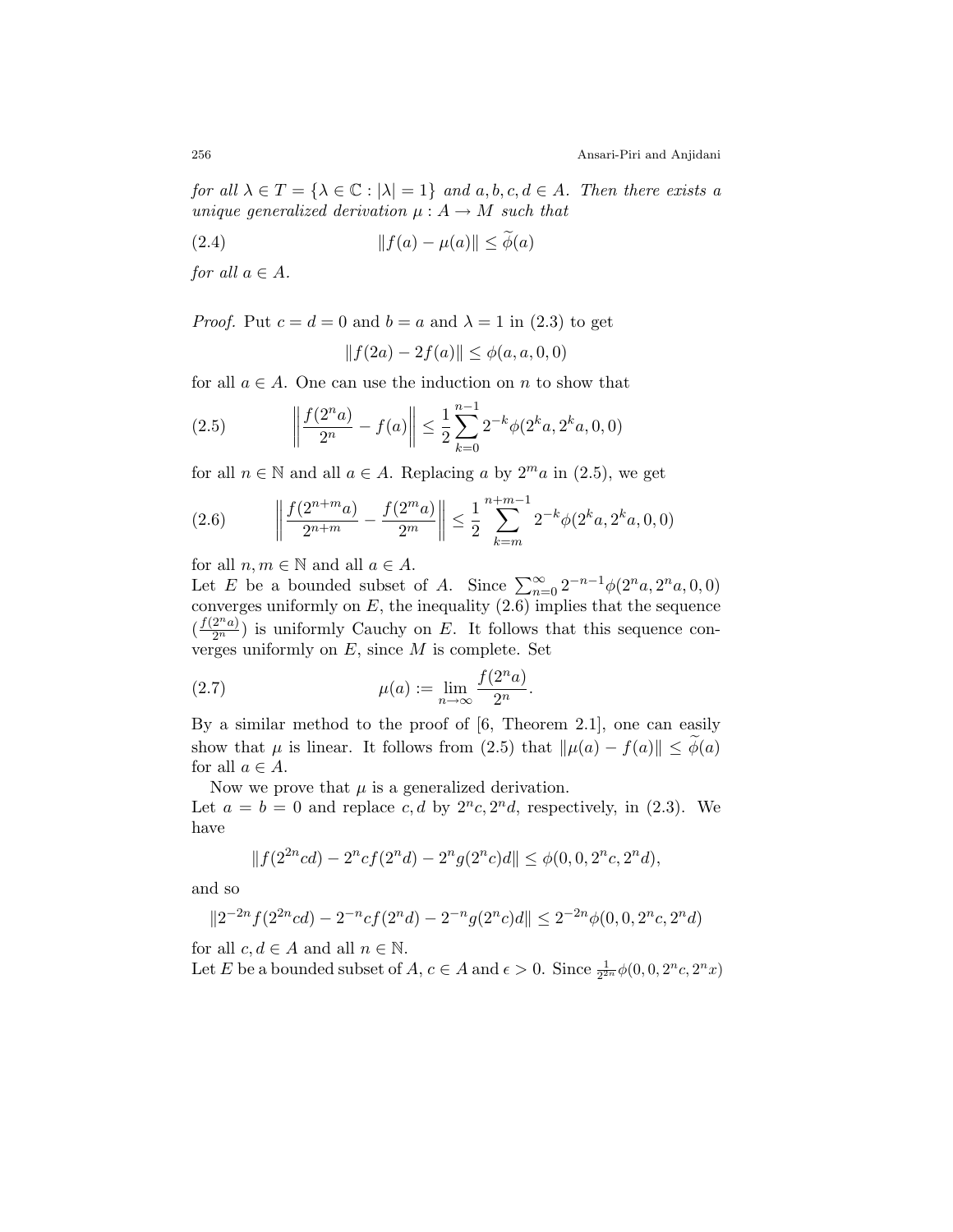On the stability of generalized derivations on Banach algebras 257

converges uniformly on E to 0, there exists  $N_1 \in \mathbb{N}$  such that

<span id="page-4-0"></span>(2.8) 
$$
\|2^{-2n}f(2^{2n}cx) - 2^{-n}cf(2^nx) - 2^{-n}g(2^nc)x\| < \frac{\epsilon}{3}
$$

for all  $n \geq N_1$  and all  $x \in E$ .

By  $(2.7)$ ,  $(\frac{f(2^n x)}{2^n})$  converges uniformly on bounded sets E and cE to  $\mu(x)$ , so there exists  $N_2 \in \mathbb{N}$  such that

<span id="page-4-1"></span>(2.9) 
$$
||2^{-2n}f(2^{2n}cx) - \mu(cx)|| < \frac{\epsilon}{3},
$$

and

(2.10) 
$$
||2^{-n}cf(2^nx) - c\mu(x)|| < \frac{\epsilon}{3}
$$

for all  $n \geq N_2$  and all  $x \in E$ . By  $(2.8), (2.9)$  $(2.8), (2.9)$  $(2.8), (2.9)$  and  $(2.10)$ , we have

<span id="page-4-2"></span>
$$
||2^{-n}g(2^{n}c)x - \mu(cx) + c\mu(x)||
$$
  
\n
$$
\leq ||2^{-n}g(2^{n}c)x - 2^{-2n}f(2^{2n}cx) + 2^{-n}cf(2^{n}x)||
$$
  
\n
$$
+ ||2^{-2n}f(2^{2n}cx) - \mu(cx)|| + ||2^{-n}cf(2^{n}x) - c\mu(x)|| < \epsilon
$$

for all  $n \ge \max\{N_1, N_2\}$  and all  $x \in E$ . Hence the sequence  $(2^{-n}g(2^n c)x)$ converges uniformly on  $E$  and we have

<span id="page-4-4"></span>(2.11) 
$$
\lim_{n \to \infty} (2^{-n}g(2^{n}c)d) = \mu(cd) - c\mu(d)
$$

for all  $c, d \in A$ .

Let  $c_1, c_2, x \in A$ . Then  $\lim_{n\to\infty} (2^{-n}g(2^nc_1c_2)x) = \mu(c_1c_2x) - c_1c_2\mu(x)$  $= \lim_{n \to \infty} (2^{-n}g(2^{n}c_1)c_2x) + c_1\mu(c_2x) - c_1c_2\mu(x)$ =  $\lim_{n\to\infty} (2^{-n}g(2^nc_1)c_2x) + c_1 \lim_{n\to\infty} (2^{-n}g(2^nc_2)x),$ and so

$$
\lim_{n \to \infty} ((2^{-n}g(2^{n}c_1c_2) - 2^{-n}g(2^{n}c_1)c_2 - 2^{-n}c_1g(2^{n}c_2))x) = 0
$$

uniformly on bounded subsets. Since A has a bounded left approximate identity  $(e_{\lambda})$  such that  $me_{\lambda} \to m$  for all  $m \in M$ , by Lemma [2.1](#page-2-1) we obtain

<span id="page-4-3"></span>
$$
(2.12) \qquad \lim_{n \to \infty} (2^{-n}g(2^{n}c_1c_2) - 2^{-n}g(2^{n}c_1)c_2 - 2^{-n}c_1g(2^{n}c_2)) = 0
$$

for all  $c_1, c_2 \in A$ .

Now we prove that the sequence  $(2^{-n}g(2^{n}c))$  converges for all  $c \in A$ . Let  $c \in A$ . By the Cohen factorization theorem, there exist  $c_1, c_2 \in A$ such that  $c = c_1 c_2$ . By the proof of Cohen factorization theorem (see [\[1\]](#page-10-10)), there exist  $0 < \gamma < 1$  and a sequence  $(e_n)$  in  $\{e_\lambda : \lambda \in \Lambda\}$  such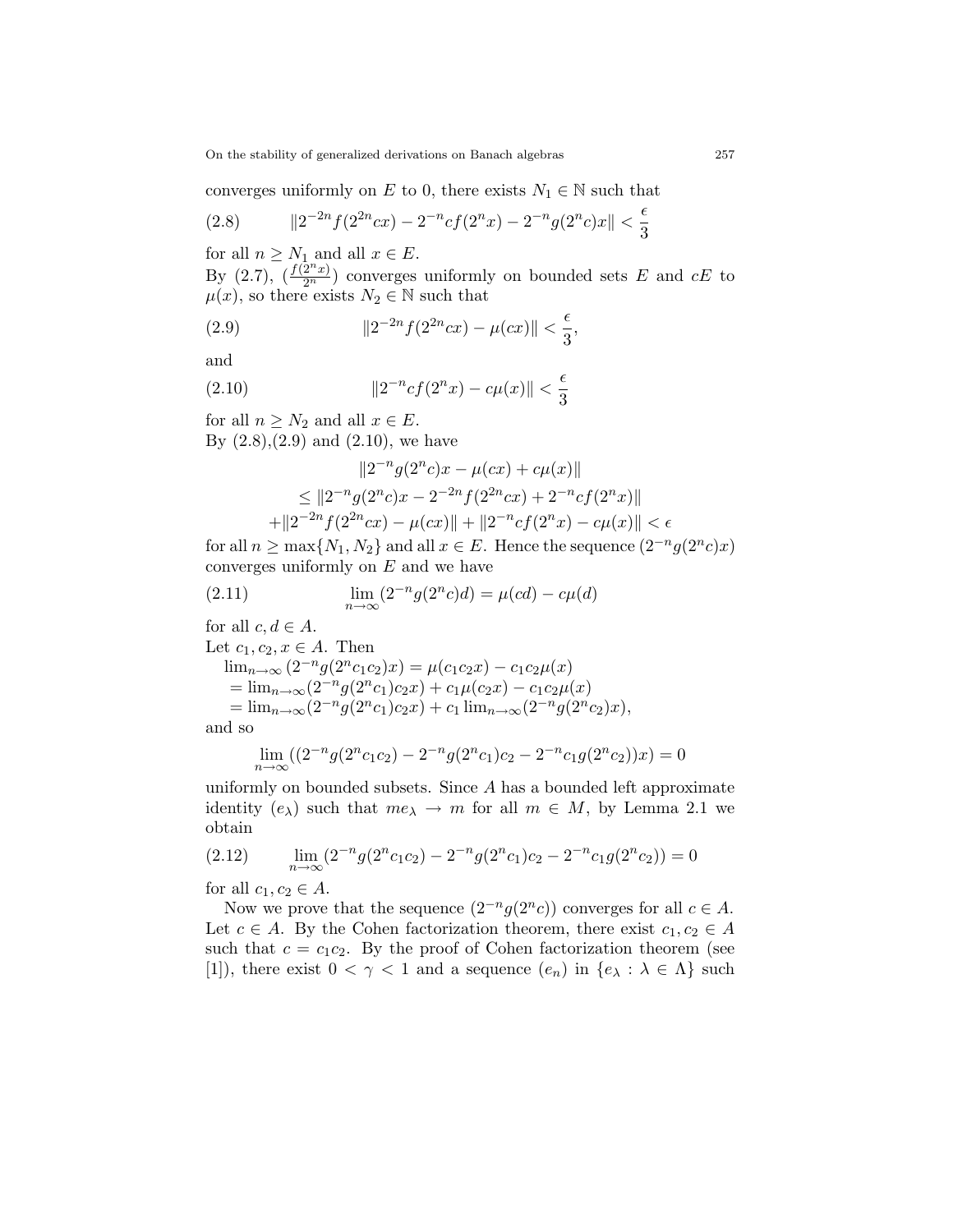that  $c_1 = \sum_{k=1}^{\infty} \gamma (1 - \gamma)^{k-1} e_k$ . Since  $e_{\lambda} m = m e_{\lambda}$  for all  $m \in M$  and all  $\lambda \in \Lambda$ , we have  $c_1m = mc_1$  for all  $m \in M$ . By  $(2.12)$  we have

<span id="page-5-1"></span>(2.13) 
$$
\lim_{n \to \infty} (2^{-n}g(2^{n}c) - 2^{-n}g(2^{n}c_1)c_2 - 2^{-n}c_1g(2^{n}c_2)) = 0.
$$

Now  $2^{-n}c_1g(2^nc_2) = 2^{-n}g(2^nc_2)c_1$  for all  $n \in \mathbb{N}$  and  $(2^{-n}g(2^nx)y)$  converges for all  $x, y \in A$ . Therefore, by [\(2.13\)](#page-5-1) the sequence  $(2^{-n}g(2^{n}c))$ converges. Set  $\delta(c) := \lim_{n \to \infty} 2^{-n} g(2^n c)$  for all  $c \in A$ . By  $(2.11)$  and  $(2.12)$  we have

(2.14) 
$$
\mu(cd) = c\mu(d) + \delta(c)d
$$

and

<span id="page-5-2"></span> $\delta(c_1c_2) = \delta(c_1)c_2 + c_1\delta(c_2)$ 

for all  $c_1, c_2, c, d \in A$ . Since  $\mu$  is linear, by [\(2.14\)](#page-5-2) we get

$$
\delta(\alpha c_1 + \beta c_2)e_\lambda = (\alpha \delta(c_1) + \beta \delta(c_2))e_\lambda
$$

for all  $c_1, c_2 \in A$  and  $\alpha, \beta \in \mathbb{C}$  and  $\lambda \in \Lambda$ . Thus  $\delta$  is a linear derivation. It then follows from  $(2.14)$  that  $\mu$  is a generalized derivation.

It is easy to see that the additive mapping  $\mu$  satisfying [\(2.4\)](#page-3-3) is unique.  $\Box$ 

The following theorem that extend Corollary 2.4 of [\[6\]](#page-10-8), states that every approximate generalized derivation in the sense of Rassias, is an exact generalized derivation.

<span id="page-5-0"></span>**Theorem 2.3.** Suppose that  $f : A \to M$  is a mapping with  $f(0) = 0$  for which there exist a map  $q : A \to M$  and constants  $\beta > 0$  and  $0 \leq p < 1$ such that

<span id="page-5-3"></span>
$$
|| f(\lambda a + \lambda b + cd) - \lambda f(a) - \lambda f(b) - cf(d) - g(c)d|| \le
$$

(2.15)  $\beta(\|a\|^p + \|b\|^p + \|c\|^p + \|d\|^p)$ 

for all  $\lambda \in T$  and all  $a, b, c, d \in A$ . Then f is a generalized derivation and g is a derivation.

*Proof.* Put  $\phi(a, b, c, d) = \beta(||a||^p + ||b||^p + ||c||^p + ||d||^p)$  in Theorem [2.2.](#page-2-2) Since the series  $\sum_{n=0}^{\infty} \beta 2^{n(p-1)} ||x||^p$  converges uniformly on every bounded subset of A,  $\phi$  and  $\phi$  satisfy in [\(2.1\)](#page-2-3) and [\(2.2\)](#page-2-4). Therefore, there exists a unique generalized derivation  $\mu : A \rightarrow M$  such that  $||f(a) - \mu(a)|| \leq \frac{\beta ||a||^p}{1 - 2p - 1}$  $\frac{\rho ||a||^p}{1-2^{p-1}}$ .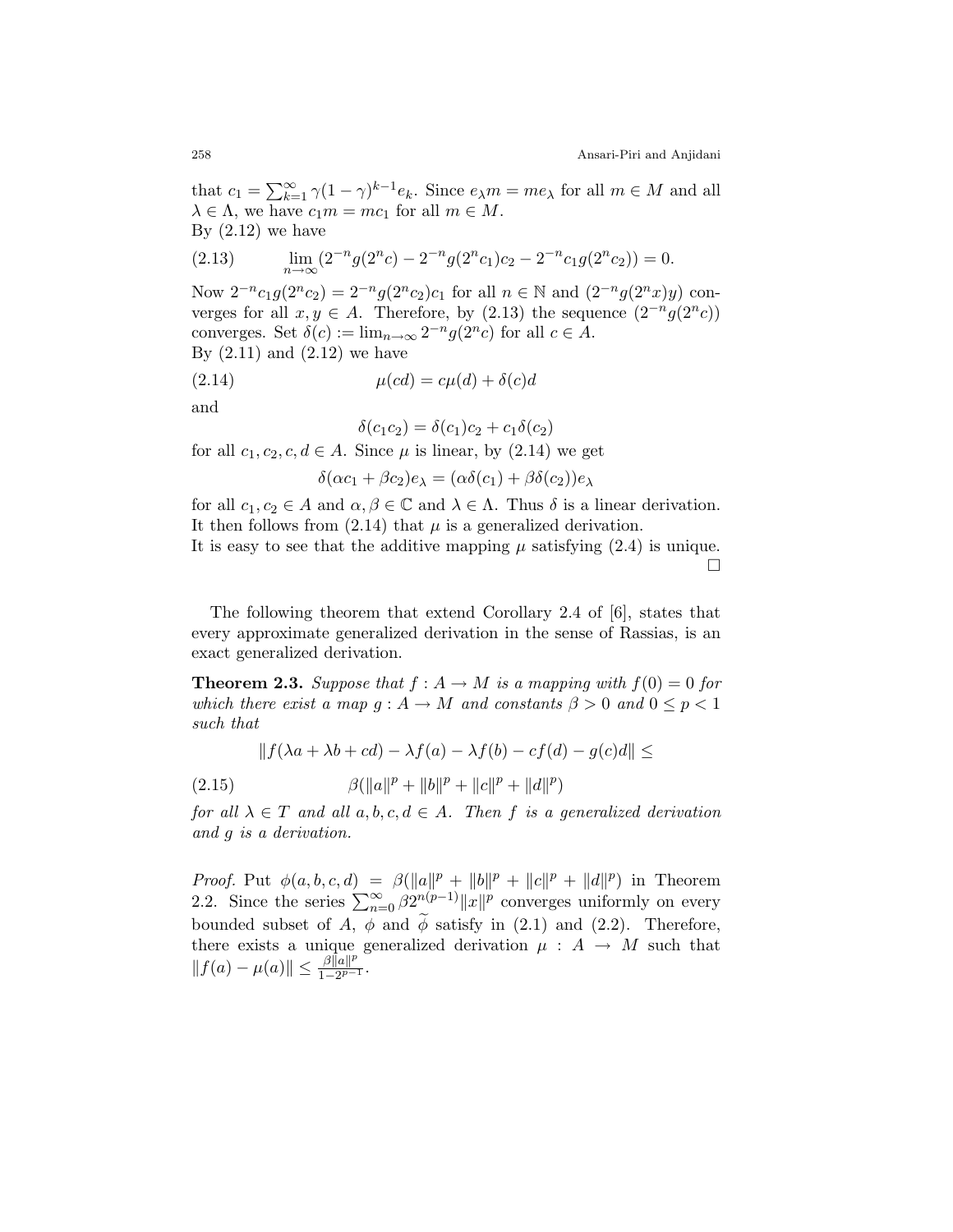On the stability of generalized derivations on Banach algebras 259

Also by the proof of Theorem [2.2,](#page-2-2) the sequence  $(2^{-n}g(2^n a))$  converges for all  $a \in A$  and the mapping  $\delta$ , defined by  $\delta(a) := \lim_{n \to \infty} \frac{g(2^n a)}{2^n}$ , is a derivation.

Putting  $a = b = 0$  and replacing c by  $2^n c$  in [\(2.15\)](#page-5-3), we get

$$
||f(2ncd) – 2ncf(d) – g(2nc)d|| \leq \beta(||2nc||p + ||d||p)
$$

and hence

<span id="page-6-1"></span>
$$
\|\frac{f(2^ncd)}{2^n}-cf(d)-\frac{g(2^nc)}{2^n}d\|\leq \frac{\beta}{2^n}(\|2^nc\|^p+\|d\|^p).
$$

Taking the limit as  $n \to \infty$  we obtain

(2.16) 
$$
\mu(cd) = cf(d) + \delta(c)d \quad (c, d \in A).
$$

Now we have

$$
cf(2nd) + 2n \delta(c)d = \mu(2ncd) = 2n cf(d) + \delta(2n c)d = 2n cf(d) + 2n \delta(c)d,
$$

and so  $cf(d) = 2^{-n}cf(2^nd)$  for all  $c, d \in A$  and  $n \in \mathbb{N}$ . By the limit process, we get  $cf(d) = c\mu(d)$  for all  $c, d \in A$ . Thus  $f = \mu$ , since  $e_\lambda m \to m$  for every  $m \in M$ .

Similarly, putting  $a = b = 0$  and replacing d by  $2<sup>n</sup>d$  in [\(2.15\)](#page-5-3), we obtain

$$
\left\|\frac{f(2^n c d)}{2^n} - c \frac{f(2^n d)}{2^n} - g(c)d\right\| \le \frac{\beta}{2^n} (\|c\|^p + \|2^n d\|^p).
$$

Taking the limit as  $n \to \infty$ , we have  $\mu(cd)-c\mu(d)-g(c)d=0$ . Therefore, by [\(2.16\)](#page-6-1), we obtain  $q(c)d = \delta(c)d$  for all  $c, d \in A$ . Then  $q = \delta$  which means f is a generalized derivation and g is a derivation.  $\Box$ 

<span id="page-6-0"></span>Corollary 2.4. Let A be a Banach algebra with a bounded central approximate identity  $(e_{\lambda})$ . The Theorems [2.2](#page-2-2) and [2.3](#page-5-0) remain true if we replace M by A.

**Definition 2.5.** The mapping  $f : A \rightarrow A$  is called an approximately generalized derivation if  $f(0) = 0$  and there exist a positive number  $\epsilon$ and a mapping  $g : A \rightarrow A$  such that

$$
||f(\lambda a + \lambda b + cd) - \lambda f(a) - \lambda f(b) - cf(d) - g(c)d|| \le \epsilon
$$

for all  $\lambda \in T$  and all  $a, b, c, d \in A$ . [\[6\]](#page-10-8)

<span id="page-6-2"></span>The next corollary immediately follows by Theorem [2.3.](#page-5-0)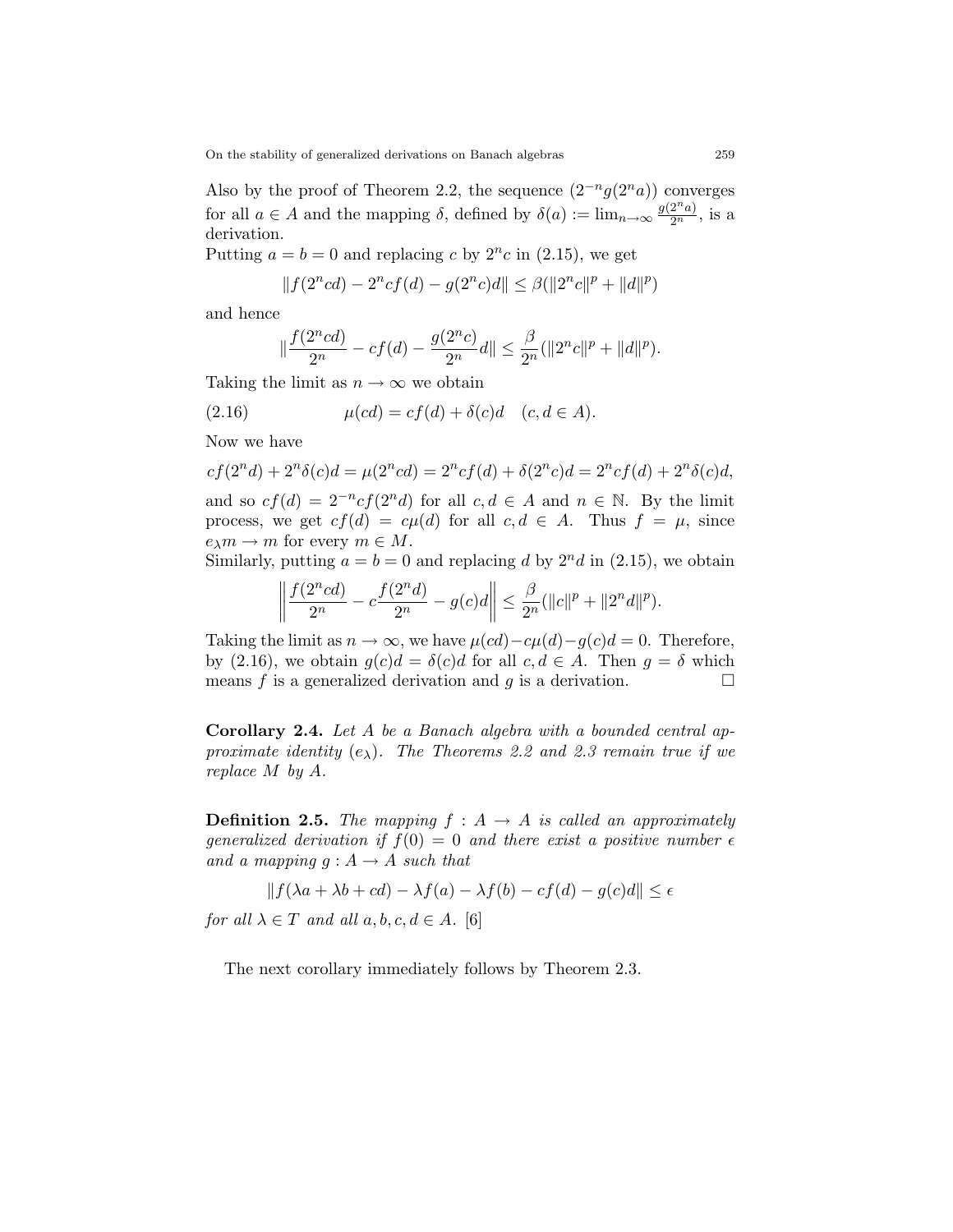Corollary 2.6. Let A be a Banach algebra with a bounded central approximate identity. Suppose that  $f : A \rightarrow A$  is an approximately generalized derivation with the corresponding mapping g. Then f is a generalized derivation and g is a derivation.

*Proof.* Put  $p = 0$  in Theorem [2.3.](#page-5-0)

#### 3. Stability of generalized derivations on faithful algebras

The significance of theorems, given in section 2, is that we do not need any additional functional inequality on g for existence of derivation  $\delta$ . In this section, we suppose that  $g$  is an approximately linear function and prove the generalized Hyers-Ulam-Rassias stability of generalized derivations on faithful Banach algebras.

<span id="page-7-2"></span>Theorem 3.1. Let A be a left faithful Banach algebra. Suppose that  $f : A \rightarrow A$  is a mapping with  $f(0) = 0$  for which there exist a map  $g: A \to A$  with  $g(0) = 0$  and a function  $\phi: A^6 \to [0, \infty)$  such that

(3.1) 
$$
\lim_{n \to \infty} 2^{-n} \phi(2^n a_1, 2^n b_1, 2^n c, 2^n d, 2^n a_2, 2^n b_2) = 0,
$$

<span id="page-7-1"></span>
$$
(3.2) \qquad \widetilde{\phi}(a_1, a_2) := \frac{1}{2} \sum_{n=0}^{\infty} 2^{-n} \phi(2^n a_1, 2^n a_1, 0, 0, 2^n a_2, 2^n a_2) < \infty,
$$

and

$$
|| f(\lambda a_1 + \lambda b_1 + cd) + g(\lambda a_2 + \lambda b_2) - \lambda (f(a_1) + f(b_1) + g(a_2) + g(b_2)) - cf(d) - g(c)d||
$$

(3.3) ≤ φ(a1, b1, c, d, a2, b2)

for all  $\lambda \in T$  and all  $a_1, a_2, b_1, b_2, c, d \in A$ . Then there exist a unique derivation  $\delta: A \to A$  and a unique generalized derivation  $\mu: A \to A$ such that

<span id="page-7-0"></span>
$$
\|\delta(a) - g(a)\| \le \phi(0, a) \text{ and } \|\mu(a) - f(a)\| \le \phi(a, 0)
$$

for all  $a \in A$ .

*Proof.* We use the Rassias method to show that the sequences  $(\frac{f(2^n a)}{2^n})$ and  $\left(\frac{g(2^n a)}{2^n}\right)$  are convergent (see [\[4,](#page-10-3) [6\]](#page-10-8)).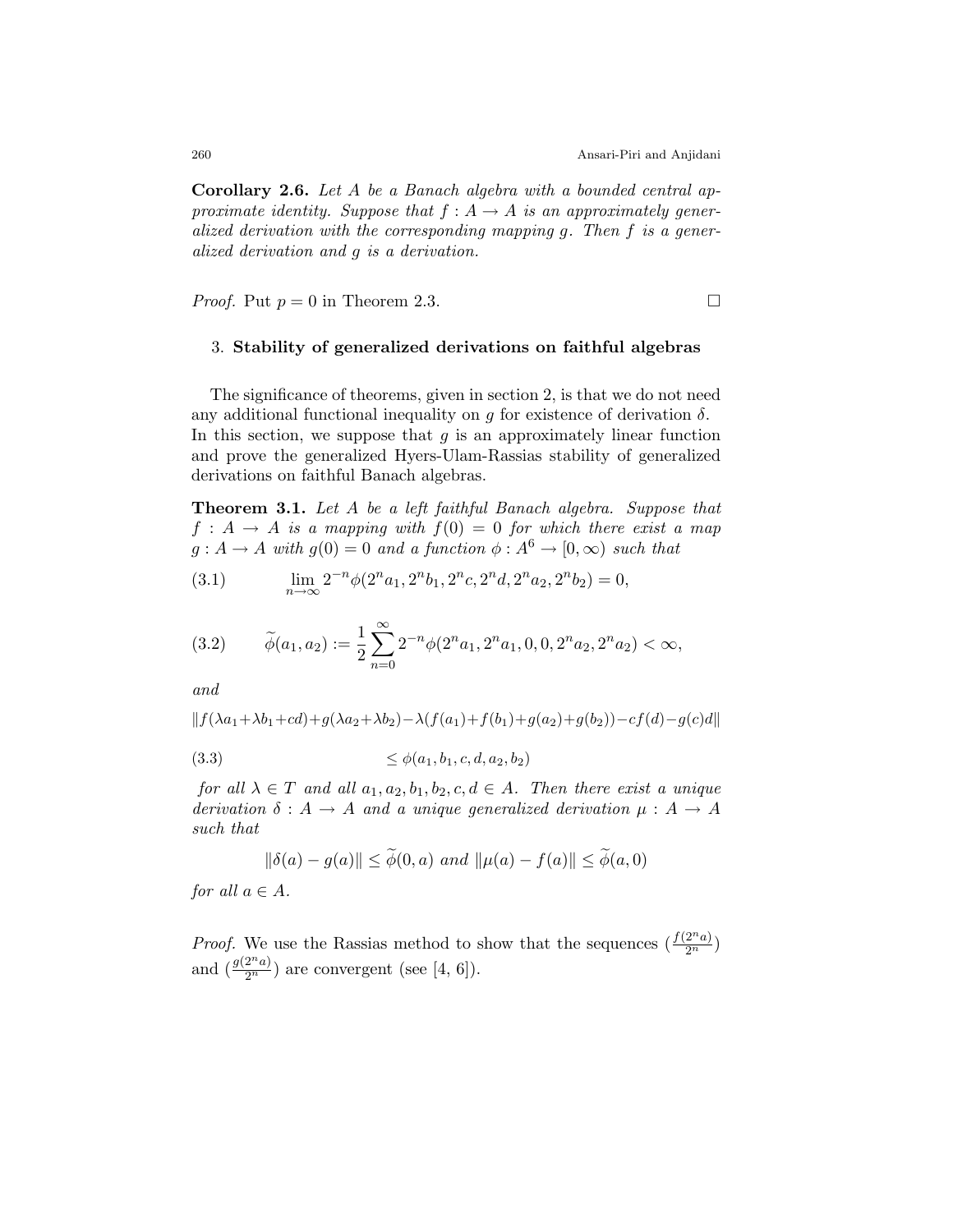On the stability of generalized derivations on Banach algebras 261

Let  $a_1, a_2 \in A$  and  $c = d = 0$  and  $b_1 = a_1, b_2 = a_2$  and  $\lambda = 1$  in [\(3.3\)](#page-7-0). Then

$$
(3.4) \t||f(2a_1) + g(2a_2) - 2f(a_1) - 2g(a_2)|| \leq \phi(a_1, a_1, 0, 0, a_2, a_2).
$$

By induction on  $n$ , we get

<span id="page-8-2"></span><span id="page-8-0"></span>
$$
\left\| \frac{f(2^n a_1)}{2^n} - f(a_1) + \frac{g(2^n a_2)}{2^n} - g(a_2) \right\|
$$

(3.5) 
$$
\leq \frac{1}{2} \sum_{k=0}^{n-1} 2^{-k} \phi(2^k a_1, 2^k a_1, 0, 0, 2^k a_2, 2^k a_2)
$$

for all  $n \in \mathbb{N}$ .

Also by  $(3.4)$  and induction on n, we obtain

<span id="page-8-1"></span>
$$
||2^{-n}f(2^{n}a_1) - 2^{-m}f(2^{m}a_1) + 2^{-n}g(2^{n}a_2) - 2^{-m}g(2^{m}a_2)||
$$

(3.6) 
$$
\leq \frac{1}{2} \sum_{k=m}^{n-1} 2^{-k} \phi(2^k a_1, 2^k a_1, 0, 0, 2^k a_2, 2^k a_2)
$$

for all  $n > m$ .

Fix  $a \in A$ . Let  $a_2 = 0$  and  $a_1 = a$  in [\(3.6\)](#page-8-1). It follows from the convergence of series [\(3.2\)](#page-7-1) and inequality [\(3.6\)](#page-8-1) that the sequence  $(\frac{f(2^n a)}{2^n})$ is Cauchy and so converges.

Again, putting  $a_1 = 0$  and  $a_2 = a$  in [\(3.6\)](#page-8-1), we see that the sequence  $\left(\frac{g(2^n a)}{2^n}\right)$  converges. Set

$$
\mu(a) := \lim_{n \to \infty} \frac{f(2^n a)}{2^n} \quad , \quad \delta(a) := \lim_{n \to \infty} \frac{g(2^n a)}{2^n}.
$$

Putting  $a_2 = 0$  and  $a_1 = a$  (respectively,  $a_1 = 0$  and  $a_2 = a$ ) in [\(3.5\)](#page-8-2) and taking the limit as  $n\to\infty$  we obtain, respectively,

<span id="page-8-3"></span>
$$
(3.7) \qquad \|\mu(a) - f(a)\| \le \phi(a, 0) \text{ and } \|\delta(a) - g(a)\| \le \phi(0, a)
$$

for all  $a \in A$ .

By the same reasoning as in the proof of [\[6,](#page-10-8) Theorem 2.1], one can show that  $\mu$  and  $\delta$  are linear mappings.

Now let  $a_1 = b_1 = a_2 = b_2 = 0$  and replace  $c, d$  by  $2^n c, 2^n d$ , respectively, in [\(3.3\)](#page-7-0). We obtain

$$
||f(2^{2n}cd)-2^ncf(2^nd)-2^ng(2^nc)d||\leq \phi(0,0,2^nc,2^nd,0,0)
$$

and so

$$
||2^{-2n}f(2^{2n}cd) - 2^{-n}cf(2^nd) - 2^{-n}g(2^nc)d|| \le 2^{-2n}\phi(0, 0, 2^nc, 2^nd, 0, 0).
$$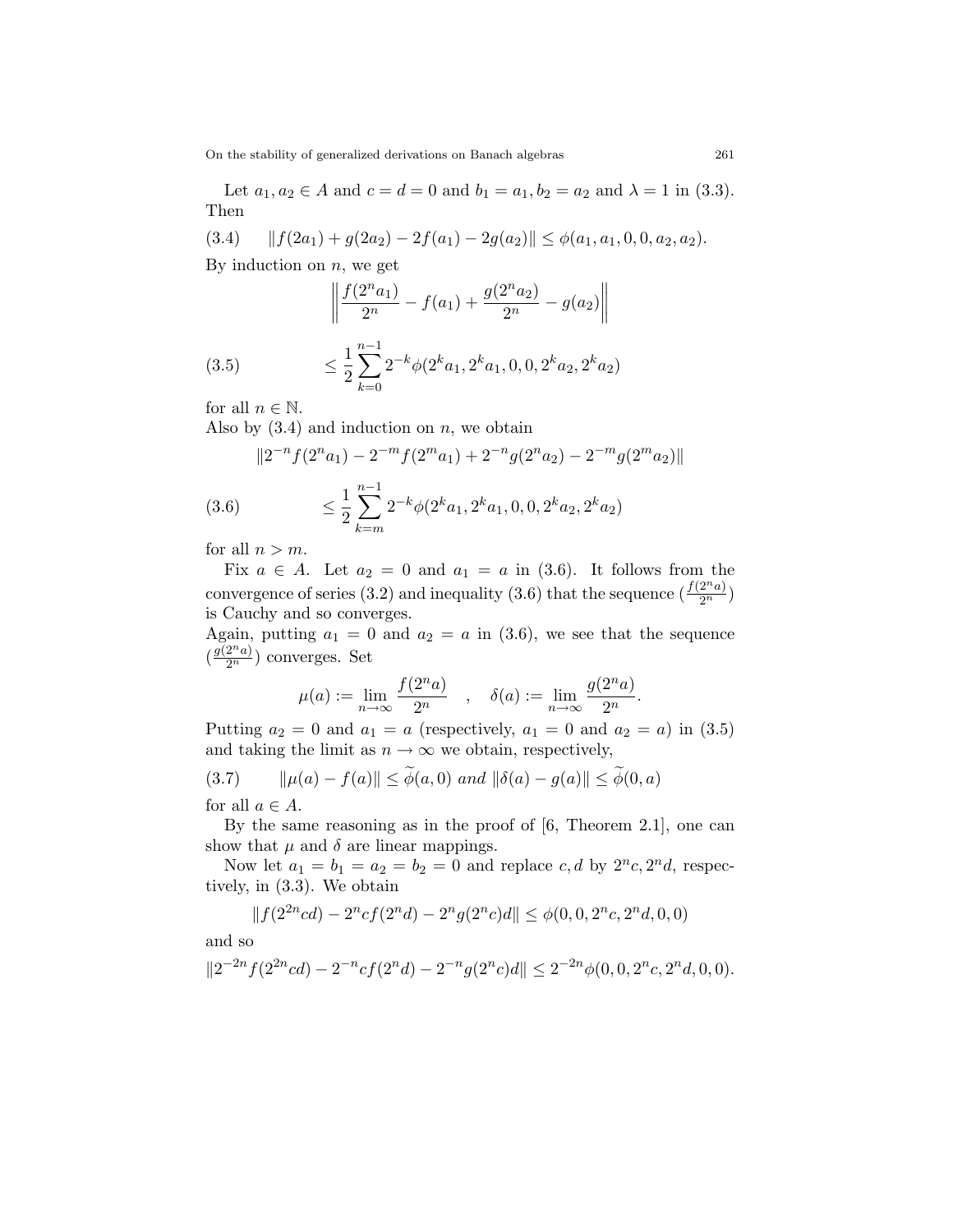By taking the limit as  $n \to \infty$  we get  $\mu(cd) = c\mu(d) + \delta(c)d$  for all  $c, d \in A$ .

It is sufficient to prove that  $\delta$  is a derivation.

Let  $c_1, c_2, x \in A$ . We have  $\delta(c_1c_2)x = \mu(c_1c_2x) - c_1c_2\mu(x)$  $= c_1\mu(c_2x) + \delta(c_1)c_2x - c_1c_2\mu(x)$  $= c_1(\mu(c_2x) - c_2\mu(x)) + \delta(c_1)c_2x$  $=(c_1\delta(c_2)+\delta(c_1)c_2)x.$ Therefore,  $\{\delta(c_1c_2)-c_1\delta(c_2)-\delta(c_1)c_2\}A = \{0\}$  and so  $\delta(c_1c_2) = c_1\delta(c_2)+\delta(c_2)$  $\delta(c_1)c_2$ , since A is left faithful.

Thus  $\delta$  is a derivation and  $\mu$  is a generalized derivation.

It is easy to see that the additive mappings  $\mu$  and  $\delta$  satisfying [\(3.7\)](#page-8-3) are unique.

By Theorem [3.1](#page-7-2) and by a similar method to the proof of Theorem [2.3,](#page-5-0) one can prove the following theorem.

<span id="page-9-0"></span>Theorem 3.2. Let A be a left and right faithful Banach algebra. Suppose that  $f : A \to A$  and  $g : A \to A$  are mappings with  $f(0) = 0$  and  $g(0) = 0$ . Suppose that there exist the constants  $\beta > 0$  and  $p < 1$  such that

 $|| f(\lambda a_1 + \lambda b_1 + cd) + g(\lambda a_2 + \lambda b_2) - \lambda (f(a_1) + f(b_1) + g(a_2) + g(b_2)) - cf(d) - g(c)d||$  $\leq \beta(||a_1||^p + ||a_2||^p + ||b_1||^p + ||b_2||^p + ||c||^p + ||d||^p)$ 

for all  $\lambda \in T$  and all  $a_1, a_2, b_1, b_2, c, d \in A$ . Then f is a generalized derivation and g is a derivation.

Proof. Put  $\phi(a_1, b_1, c, d, a_2, b_2) = \beta(||a_1||^p + ||b_1||^p + ||c||^p + ||d||^p + ||a_2||^p +$  $||b_2||^p$  in Theorem [3.1.](#page-7-2) Then there exist a derivation  $\delta : A \to A$  and a generalized derivation  $\mu : A \to A$ , defined by

$$
\mu(a) := \lim_{n \to \infty} \frac{f(2^n a)}{2^n} \quad , \quad \delta(a) := \lim_{n \to \infty} \frac{g(2^n a)}{2^n}.
$$

By the same reasoning as in the proof of Theorem [2.3,](#page-5-0) we obtain  $cf(d) = c\mu(d)$  and  $g(c)d = \delta(c)d$  for all  $c, d \in A$ . Since A is left and right faithful, we have  $f = \mu$  and  $q = \delta$ .

Putting  $p = 0$  in Theorem [3.2,](#page-9-0) we obtain a result similar to Corollary [2.6](#page-6-2) for left and right faithful Banach algebras.